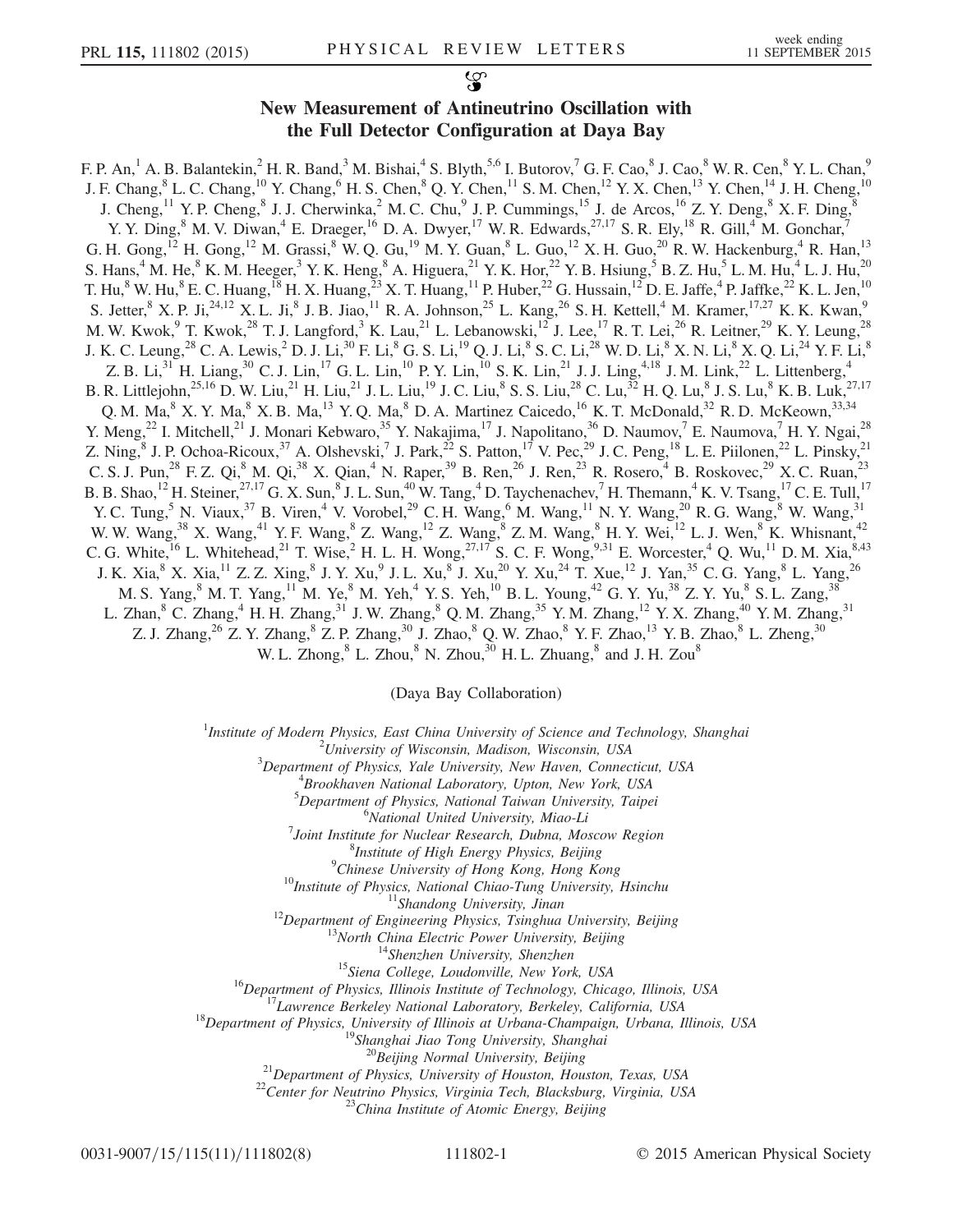<sup>24</sup>School of Physics, Nankai University, Tianjin<br><sup>25</sup>Department of Physics, University of Cincinnati, Cincinnati, Ohio, USA<br><sup>26</sup>Dongguan University of Technology, Dongguan<br><sup>27</sup>Department of Physics, University of Califor

<sup>32</sup>Joseph Henry Laboratories, Princeton University, Princeton, New Jersey, USA<br><sup>33</sup>California Institute of Technology, Pasadena, California, USA<br><sup>34</sup>College of William and Mary, Williamsburg, Virginia, USA

<sup>35</sup>*Xi'an Jiaotong University, Xi'an*<br><sup>36</sup>Department of Physics, College of Science and Technology, Temple University, Philadelphia, Pennsylvania, USA<br><sup>37</sup>Instituto de Física, Pontificia Universidad Católica de Chile, Sa

<sup>43</sup>Chongqing University, Chongqing

(Received 13 May 2015; published 11 September 2015)

We report a new measurement of electron antineutrino disappearance using the fully constructed Daya Bay Reactor Neutrino Experiment. The final two of eight antineutrino detectors were installed in the summer of 2012. Including the 404 days of data collected from October 2012 to November 2013 resulted in a total exposure of  $6.9 \times 10^5$  GW<sub>th</sub> ton days, a 3.6 times increase over our previous results. Improvements in energy calibration limited variations between detectors to  $0.2\%$ . Removal of six  $^{241}Am^{-13}C$  radioactive calibration sources reduced the background by a factor of 2 for the detectors in the experimental hall furthest from the reactors. Direct prediction of the antineutrino signal in the far detectors based on the measurements in the near detectors explicitly minimized the dependence of the measurement on models of reactor antineutrino emission. The uncertainties in our estimates of  $\sin^2 2\theta_{13}$  and  $|\Delta m_{ee}^2|$  were halved as a result of these improvements. An analysis of the relative antineutrino rates and energy spectra between detectors gave  $\sin^2 2\theta_{13} = 0.084 \pm 0.005$  and  $|\Delta m_{ee}^2| = (2.42 \pm 0.11) \times 10^{-3}$  eV<sup>2</sup> in the three-neutrino framework.

DOI: [10.1103/PhysRevLett.115.111802](http://dx.doi.org/10.1103/PhysRevLett.115.111802) PACS numbers: 14.60.Pq, 13.15.+g, 28.50.Hw, 29.40.Mc

Neutrino flavor oscillation due to the mixing angle  $\theta_{13}$ has been observed using reactor antineutrinos [1–[3\]](#page-6-0) and accelerator neutrinos [\[4,5\]](#page-6-1). The Daya Bay experiment previously reported the discovery of a nonzero value of  $\sin^2 2\theta_{13}$  by observing the disappearance of reactor antineutrinos over kilometer distances [\[1,6,7\],](#page-6-0) and the first measurement of the effective mass splitting  $|\Delta m_{ee}^2|$  [\[8\]](#page-6-2) via the distortion of the  $\bar{\nu}_e$  energy spectrum [\[9\]](#page-7-0). Here, we present new results with significant improvements in energy calibration and background reduction. Installation of the final two detectors and a tripling of operation time provided a total exposure of  $6.9 \times 10^5$  GW<sub>th</sub> ton days, 3.6 times more than reported in our previous publication [\[9\]](#page-7-0). With these improvements the precision of  $\sin^2 2\theta_{13}$  was enhanced by a factor of 2 compared to the world's previous best estimate. The precision of  $|\Delta m_{ee}^2|$  was equally enhanced, and is now competitive with the precision of  $|\Delta m_{32}^2|$  measured via the accelerator neutrino disappearance [\[10,11\]](#page-7-1).

The Daya Bay experiment started collecting data on 24 December 2011 with six antineutrino detectors (ADs) located in three underground experimental halls (EHs). Three ADs were positioned in two near halls at short distances from six nuclear reactor cores, two ADs in EH1 and one in EH2, and three ADs were positioned in the far hall, EH3. Data taking was paused on 28 July 2012 while two new ADs were installed, one in EH2 and the other in EH3. During the installation, a broad set of calibration sources were deployed into the two ADs of EH1 using automated calibration units [\[12\]](#page-7-2) and a manual calibration system [\[13\].](#page-7-3) Operation of the full experiment with all eight ADs started on 19 October 2012. This Letter presents results based on 404 days of data acquired in the 8-AD period combined with all 217 days of data acquired in the 6-AD period. A blind analysis strategy was implemented by concealing the baselines and target masses of the two new ADs, as well as the operational data of all reactor cores for the new data period.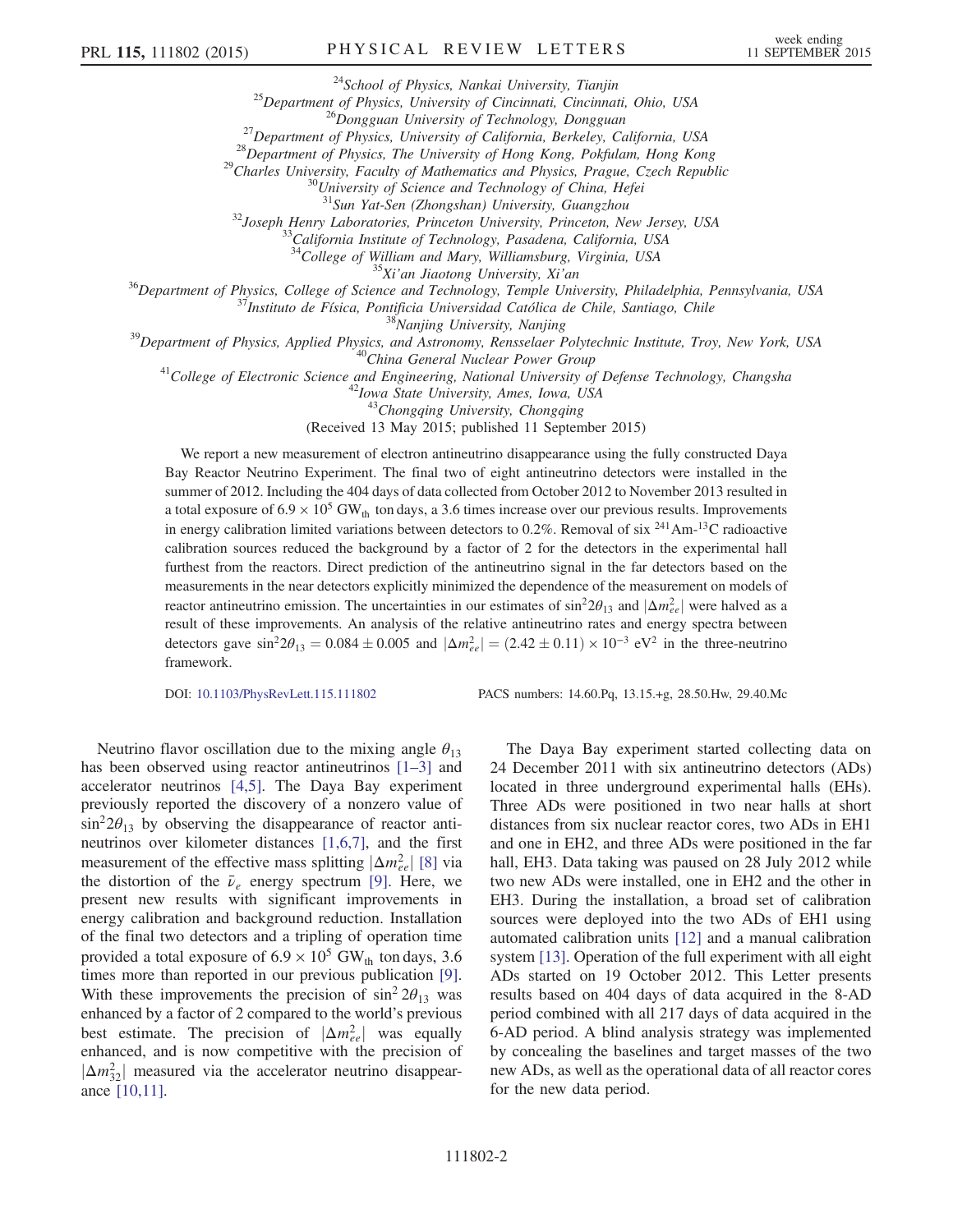Each of the three Daya Bay experimental halls hosts functionally identical ADs inside a muon detector system. The latter consists of a two-zone pure water Cherenkov detector, referred to as the inner and outer water shields, covered on top by an array of resistive plate chambers. Each AD consists of three nested cylindrical vessels. The inner vessel is filled with 0.1% gadolinium-doped liquid scintillator (Gd-LS), which constitutes the primary antineutrino target. The vessel surrounding the target is filled with undoped LS, increasing the efficiency of detecting gamma rays produced in the target. The outermost vessel is filled with mineral oil. A total of 192 20-cm photomultiplier tubes (PMTs) are radially positioned in the mineral-oil region of each AD. Further details on the experimental setup are contained in Refs. [14–[17\].](#page-7-4) Reactor antineutrinos are detected via the inverse  $\beta$ -decay (IBD) reaction,  $\bar{\nu}_e + p \rightarrow e^+ + n$ . The gamma rays (totalling ∼8 MeV) generated from the neutron capture on Gd with a mean capture time of ∼30 μs form a delayed signal and enable powerful background suppression. The light from the  $e^+$ gives an estimate of the incident  $\bar{\nu}_e$  energy,  $E_{\bar{\nu}_e} \approx E_p +$  $\bar{E}_n$  + 0.78 MeV, where  $E_p$  is the prompt energy including the positron kinetic and annihilation energy, and  $\bar{E}_n$  is the average neutron recoil energy (∼10 keV).

Differences in energy responses between detectors directly impacted the estimation of  $|\Delta m_{ee}^2|$ . PMT gains were calibrated continuously using uncorrelated single electrons emitted by the photocathode. The signals of 0.3% of the PMTs were discarded due to abnormal hit rates or charge distributions. The detector energy scale was calibrated using Am-C neutron sources [\[18\]](#page-7-5) deployed at the detector center, with the ∼8 MeV peaks from neutrons captured on Gd aligned across all eight detectors. The time variation and the position dependence of the energy scale was corrected using the 2.506 MeV gamma-ray peak from <sup>60</sup>Co calibration sources. The reconstructed energies of various calibration reference points in different ADs are compared in Fig. [1.](#page-2-0) The spatial distribution of each calibration reference varies, incorporating deviations in spatial response between detectors. Figure [1](#page-2-0) presents measurements of <sup>68</sup>Ge, <sup>60</sup>Co, and Am-C calibration sources when placed at the center of each detector. Neutrons from IBD and muon spallation that were captured on gadolinium, were distributed nearly uniformly throughout the Gd-LS region. Those neutrons that were captured on  ${}^{1}H$ , intrinsic  $\alpha$  particles from polonium and radon decays, and gammas from  ${}^{40}$ K and  ${}^{208}$ Tl decays, were distributed inside and outside of the target volume. All of these events were selected within the Gd-LS region based on their reconstructed vertices. The uncorrelated relative uncertainty of the energy scale is thus determined to be 0.2%. This reduction of 43% compared to the previous publication [\[9\]](#page-7-0) was enabled by improvements in the correction of position and time dependence, and enhanced the precision of  $|\Delta m_{ee}^2|$  by 9%. The reduction was confirmed by an

<span id="page-2-0"></span>

FIG. 1 (color online). Comparison of the reconstructed energy between antineutrino detectors for a variety of calibration references.  $E_{AD}$  is the reconstructed energy determined using each AD, and  $\langle E \rangle$  is the eight-detector average. Error bars are statistical only, and systematic variations between detectors for all calibration references were < 0.2%. The ∼8 MeV n-Gd capture gamma peaks from Am-C sources were used to define the energy scale of each detector, and hence show zero deviation.

alternative method which used the n-Gd capture of muoninduced spallation neutrons to calibrate the scale, time dependence, and spatial dependence of the detector energy response.

Nonlinearity in the energy response of an AD originated from two dominant sources: particle-dependent nonlinear light yield of the scintillator and charge-dependent nonlinearity in the PMT readout electronics. Each effect was at the level of 10%. We constructed a semiempirical model that predicted the reconstructed energy for a particle assuming a specific energy deposited in the scintillator. The model contained four parameters: Birks' constant, the relative contribution to the total light yield from Cherenkov radiation, and the amplitude and scale of an exponential correction describing the nonlinear electronics response. This exponential form of the electronics response was motivated by MC and confirmed with an independent FADC measurement.

The nominal parameter values were obtained from an unconstrained  $\chi^2$  fit to various AD calibration data sets, comprising twelve gamma lines from both deployed and naturally occurring sources as well as the continuous  $β$ -decay spectrum of <sup>12</sup>B produced by muon spallation inside the Gd-LS volumes. The nominal positron response derived from the best fit parameters is shown in Fig. [2.](#page-3-0) The depicted uncertainty band represents other response functions consistent with the fitted calibration data within a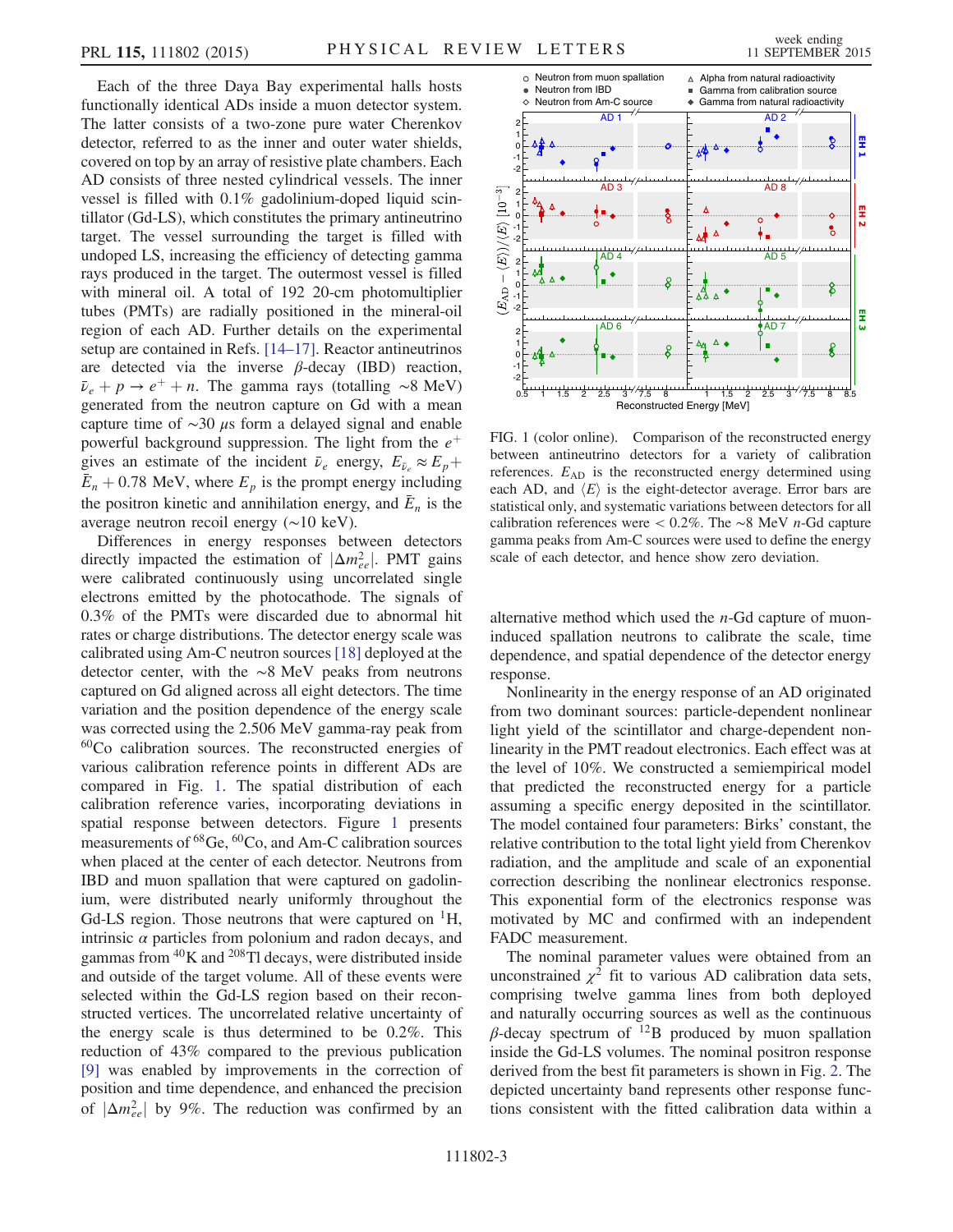<span id="page-3-0"></span>

FIG. 2 (color online). Estimated energy response of the detectors to positrons, including both kinetic and annihilation gamma energy (red solid curve). The prominent nonlinearity below 4 MeV was attributed to scintillator light yield (from ionization quenching and Cherenkov light production) and the charge response of the electronics. Gamma rays from both deployed and intrinsic sources as well as spallation  $^{12}B \beta$  decay determined the model, and provided an envelope of curves consistent with the data within a 68.3% C.L. (grey band). An independent estimate using the beta+gamma energy spectra from  $212Bi$ ,  $214Bi$ ,  $208Ti$ , as well as the 53-MeV edge in the Michel electron spectrum gave a similar result (blue dashed line), albeit with larger systematic uncertainties.

68.3% C.L. This  $\chi^2$ -based approach to obtain the energy response resulted in  $\langle 1\%$  uncertainties of the absolute energy scale above 2 MeV. The uncertainties of the positron response were validated using the 53-MeV cutoff in the Michel electron spectrum from muon decay at rest and the continuous  $\beta + \gamma$  spectra from natural bismuth and thallium decays. These improvements added confidence in the characterization of the absolute energy response of the detectors, although they resulted in negligible changes to the measured mixing parameters.

IBD candidates were selected using the same criteria discussed in Ref. [\[1\].](#page-6-0) Noise introduced by PMT light emission in the voltage divider, called *flashing*, was efficiently removed using the techniques of Ref. [\[6\].](#page-6-3) We required 0.7 MeV <  $E_p$  < 12.0 MeV, 6.0 MeV <  $E_d$  < 12.0 MeV, and  $1 \mu s < \Delta t < 200 \mu s$ , where  $E_d$  is the delayed energy and  $\Delta t = t_d - t_p$  was the time difference between the prompt and delayed signals. In order to suppress cosmogenic products, candidates were rejected if their delayed signal occurred (i) within a  $(-2 \mu s, 600 \mu s)$ time window with respect to an inner water shield or outer water shield trigger with a PMT multiplicity  $> 12$ , (ii) within a  $(-2 \mu s, 1000 \mu s)$  time window with respect to triggers in the same AD with reconstructed energy  $> 20$  MeV, or (iii) within a ( $-2 \mu s$ , 1 s) time window with respect to triggers in the same AD with reconstructed energy  $> 2.5$  GeV. To select only definite signal pairs, we required the signal to have a multiplicity of 2: no other  $> 0.7$  MeV signal occurred within a  $(t_p - 200 \mu s, t_d +$ 200  $\mu$ s) time window.

Estimates for the five major sources of background for the new data sample are improved with respect to Ref. [\[9\]](#page-7-0). The background produced by the three Am-C neutron sources inside the automated calibration units contributed significantly to the total systematic uncertainty of the correlated backgrounds in the 6-AD period. Because of this, two of the three Am-C sources in each AD in EH3 were removed during the 2012 summer installation period. As a result, the average correlated Am-C background rate in the far hall decreased by a factor of 4 in the 8-AD period. As in previous publications [\[1,9\],](#page-6-0) this rate was determined by monitoring the single-neutron production rate from the Am-C sources. Removal of these Am-C sources had negligible consequences for our calibration.

Energetic, or fast, neutrons of cosmogenic origin produced a correlated background for this study. Relaxing the prompt-energy selection to (0.7–100) MeV revealed the fast-neutron background spectrum above 12 MeV. Previously we deduced the rate and spectrum of this background using a linear extrapolation into the IBD prompt signal region. Here we used a backgroundenhanced data set to improve the estimate. We found 6043 fast-neutron candidates with prompt energy from 0.7 to 100 MeV in the 200  $\mu$ s following cosmogenic signals only detected by the outer water shield or resistive plate chambers. The energy spectrum of these veto-tagged signals was consistent with the spectrum of IBD-like candidate signals above 12 MeV, and was used to estimate the rate and energy spectrum for the fast-neutron background from 0.7 to 12 MeV. The systematic uncertainty was estimated from the difference between this new analysis and the extrapolation method previously employed, and was determined to be half of the estimate reported in Ref. [\[6\]](#page-6-3).

The methods used in Refs. [\[1,6\]](#page-6-0) to estimate the backgrounds from the uncorrelated prompt-delayed pairs (i.e., accidentals), the correlated  $\beta - n$  decays from cosmogenic <sup>9</sup>Li and <sup>8</sup>He, and the <sup>13</sup>C( $\alpha$ , n)<sup>16</sup>O reaction, were extended to the current  $6 + 8$  AD data sample. The decrease in the single-neutron rate from the Am-C sources reduced the average rate of accidentals in the far hall by a factor of 2.7. As a result, the total backgrounds amount to about 3% (2%) of the IBD candidate sample in the far (near) hall(s). The systematic uncertainties in the <sup>13</sup>C $(\alpha, n)$ <sup>16</sup>O cross section and in the transportation of the  $\alpha$  particles were reassessed through a comparison of experimental results and simulation packages, respectively [\[19\].](#page-7-6) The estimation of  ${}^{9}$ Li/ ${}^{8}$ He now dominated the background uncertainty in both the near and far halls. The estimated signal and background rates, as well as the efficiencies of the muon veto,  $\epsilon_{\mu}$ , and multiplicity selection,  $\epsilon_{m}$ , are summarized in Table [I.](#page-4-0)

A detailed treatment of the absolute and relative efficiencies using the first six ADs was reported in Refs. [\[6,14\]](#page-6-3). The uncertainties of the absolute efficiencies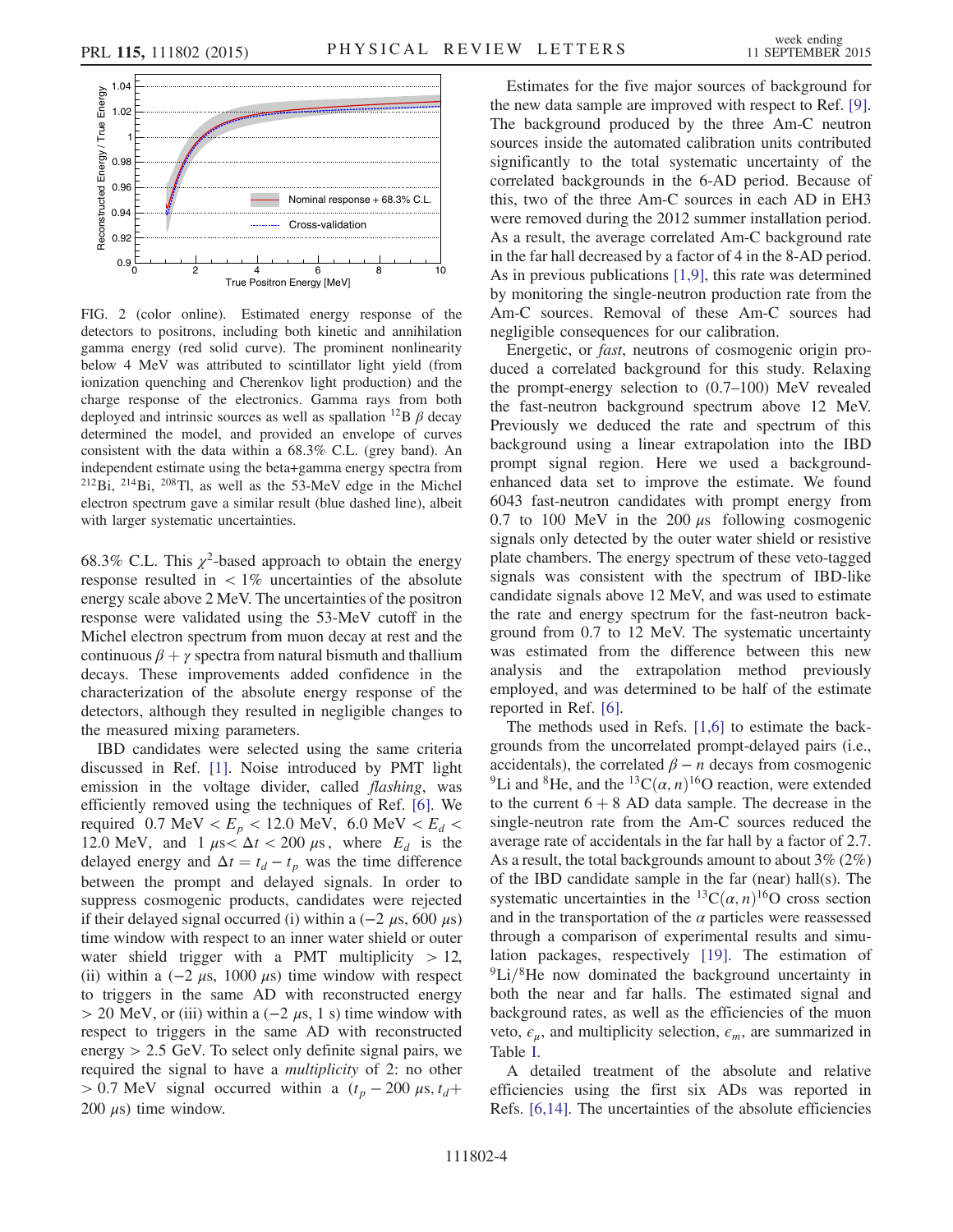<span id="page-4-0"></span>TABLE I. Summary of signal and backgrounds. Rates are corrected for the muon veto and multiplicity selection efficiencies  $\varepsilon_u \cdot \varepsilon_m$ . The measured ratio of the IBD rates in AD1 and AD2 (AD3 and AD8 in the 8-AD period) was  $0.981 \pm 0.004$  (1.019  $\pm$  0.004) while the expected ratio was 0.982 (1.012).

|                                                             | EH <sub>1</sub>                                                                                                                      |                 | EH <sub>2</sub> |                 | EH <sub>3</sub> |                                                 |                                                                 |                 |
|-------------------------------------------------------------|--------------------------------------------------------------------------------------------------------------------------------------|-----------------|-----------------|-----------------|-----------------|-------------------------------------------------|-----------------------------------------------------------------|-----------------|
|                                                             | AD1                                                                                                                                  | AD <sub>2</sub> | AD3             | AD <sub>8</sub> | AD4             | AD <sub>5</sub>                                 | AD <sub>6</sub>                                                 | AD7             |
| <b>IBD</b> candidates                                       | 304 459                                                                                                                              | 309 354         | 287098          | 190 046         | 40 956          | 41 203                                          | 40 677                                                          | 27419           |
| DAQ live time<br>(days)                                     | 565.436                                                                                                                              | 565.436         | 568.03          | 378.407         | 562.451         | 562.451                                         | 562.451                                                         | 372.685         |
| $\varepsilon_\mu$                                           | 0.8248                                                                                                                               | 0.8218          | 0.8575          | 0.8577          | 0.9811          | 0.9811                                          | 0.9808                                                          | 0.9811          |
| $\varepsilon_m$                                             | 0.9744                                                                                                                               | 0.9748          | 0.9758          | 0.9756          | 0.9756          | 0.9754                                          | 0.9751                                                          | 0.9758          |
| Accidentals<br>(per day)                                    | $8.92 \pm 0.09$                                                                                                                      | $8.94 \pm 0.09$ | $6.76 \pm 0.07$ | $6.86 \pm 0.07$ | $1.70 \pm 0.02$ | $1.59 \pm 0.02$                                 | $1.57 \pm 0.02$                                                 | $1.26 \pm 0.01$ |
| Fast neutron<br>(per AD per day)                            | $0.78 \pm 0.12$                                                                                                                      |                 | $0.54 \pm 0.19$ |                 | $0.05 \pm 0.01$ |                                                 |                                                                 |                 |
| $^{9}$ Li/ $^{8}$ He<br>(per AD per day)                    | $2.8 \pm 1.5$                                                                                                                        |                 | $1.7 \pm 0.9$   |                 | $0.27 \pm 0.14$ |                                                 |                                                                 |                 |
| Am-C correlated<br>6-AD (per day)                           | $0.27 \pm 0.12$                                                                                                                      | $0.25 \pm 0.11$ | $0.27 \pm 0.12$ |                 |                 | $0.22 \pm 0.10$ $0.21 \pm 0.10$ $0.21 \pm 0.09$ |                                                                 |                 |
| Am-C correlated<br>8-AD (per day)                           | $0.20 \pm 0.09$                                                                                                                      | $0.21 \pm 0.10$ | $0.18 \pm 0.08$ | $0.22 \pm 0.10$ |                 | $0.06 \pm 0.03$ $0.04 \pm 0.02$                 | $0.04 \pm 0.02$ $0.07 \pm 0.03$                                 |                 |
| <sup>13</sup> C( $\alpha$ , n) <sup>16</sup> O<br>(per day) | $0.08 \pm 0.04$                                                                                                                      | $0.07 \pm 0.04$ | $0.05 \pm 0.03$ | $0.07 \pm 0.04$ |                 |                                                 | $0.05 \pm 0.03$ $0.05 \pm 0.03$ $0.05 \pm 0.03$ $0.05 \pm 0.03$ |                 |
| <b>IBD</b> rate<br>(per day)                                | $657.18 \pm 1.94\,670.14 \pm 1.95\,594.78 \pm 1.46\,590.81 \pm 1.66\,73.90 \pm 0.41\,74.49 \pm 0.41\,73.58 \pm 0.40\,75.15 \pm 0.49$ |                 |                 |                 |                 |                                                 |                                                                 |                 |

are correlated among the ADs and thus play a negligible role in the relative measurement of  $\bar{\nu}_e$  disappearance. The performance of the two new ADs was found to be consistent with the other detectors. Estimates of two prominent uncorrelated uncertainties, the delayed-energy selection efficiency and the fraction of neutrons captured on Gd, were confirmed for all eight ADs using improved energy reconstruction and increased statistics.

<span id="page-4-1"></span>Oscillation was measured using the  $L/E$ -dependent disappearance of  $\bar{\nu}_e$ , as given by the survival probability

$$
P = 1 - \cos^{4} \theta_{13} \sin^{2} 2\theta_{12} \sin^{2} \frac{1.267 \Delta m_{21}^{2} L}{E}
$$

$$
- \sin^{2} 2\theta_{13} \sin^{2} \frac{1.267 \Delta m_{ee}^{2} L}{E}.
$$
(1)

Here E is the energy in MeV of the  $\bar{\nu}_e$ , L is the distance in meters from its production point,  $\theta_{12}$  is the solar mixing angle, and  $\Delta m_{21}^2 = m_2^2 - m_1^2$  is the mass-squared difference of the first two neutrino mass eigenstates in  $eV^2$ .

Recent precise measurements of the IBD positron energy spectrum disagree with models of reactor  $\bar{\nu}_e$  emission [\[3,20](#page-6-4)–22]. The characteristics of the signals in this energy range are consistent with reactor antineutrino emission, and disfavor background or detector response as possible origins for the discrepancy. Reference [\[20\]](#page-7-7) presents the evidence in detail and provide the necessary data to allow detailed comparison of our measurement with existing and future models. Given these discrepancies between measurements and models, here we present a technique for predicting the signal in the far hall based on measurements obtained in the near halls, with minimal dependence on models of the reactor antineutrinos. In our previous measurements [\[9\],](#page-7-0) model dependence was limited by allowing variation of the predicted  $\bar{\nu}_e$  flux within model uncertainties, while the technique here provides an explicit demonstration of the negligible model dependence. A  $\chi^2$ was defined as

$$
\chi^2 = \sum_{i,j} (N_j^f - w_j N_j^n) (V^{-1})_{ij} (N_i^f - w_i N_i^n), \qquad (2)
$$

where  $N_i$  is the observed number of events after background subtraction in the ith bin of reconstructed positron energy  $E^{\text{rec}}$ . The superscript  $f(n)$  denotes a far (near) detector. The symbol V represents a covariance matrix that includes known systematic and statistical uncertainties. The quantity  $w_i$  is a weight that accounts for the differences between near and far measurements. For the case of a single reactor, the weight  $w_i$  can be simply calculated from the ratios of detector mass, distance to the reactor, efficiency, and antineutrino oscillation probability, as given by the relation:

<span id="page-4-2"></span>
$$
w_i^{SR} = \frac{N_i^f}{N_i^n} = \left(\frac{T^f}{T^n}\right) \left(\frac{\epsilon^f}{\epsilon^n}\right) \left(\frac{L^n}{L^f}\right)^2 \left(\frac{P_i^f}{P_i^n}\right) \left(\frac{\phi}{\phi}\right). \tag{3}
$$

Here T is the number of target protons,  $\epsilon$  is the efficiency, and  $L$  is the distance to the reactor for a given detector.  $P_i$  is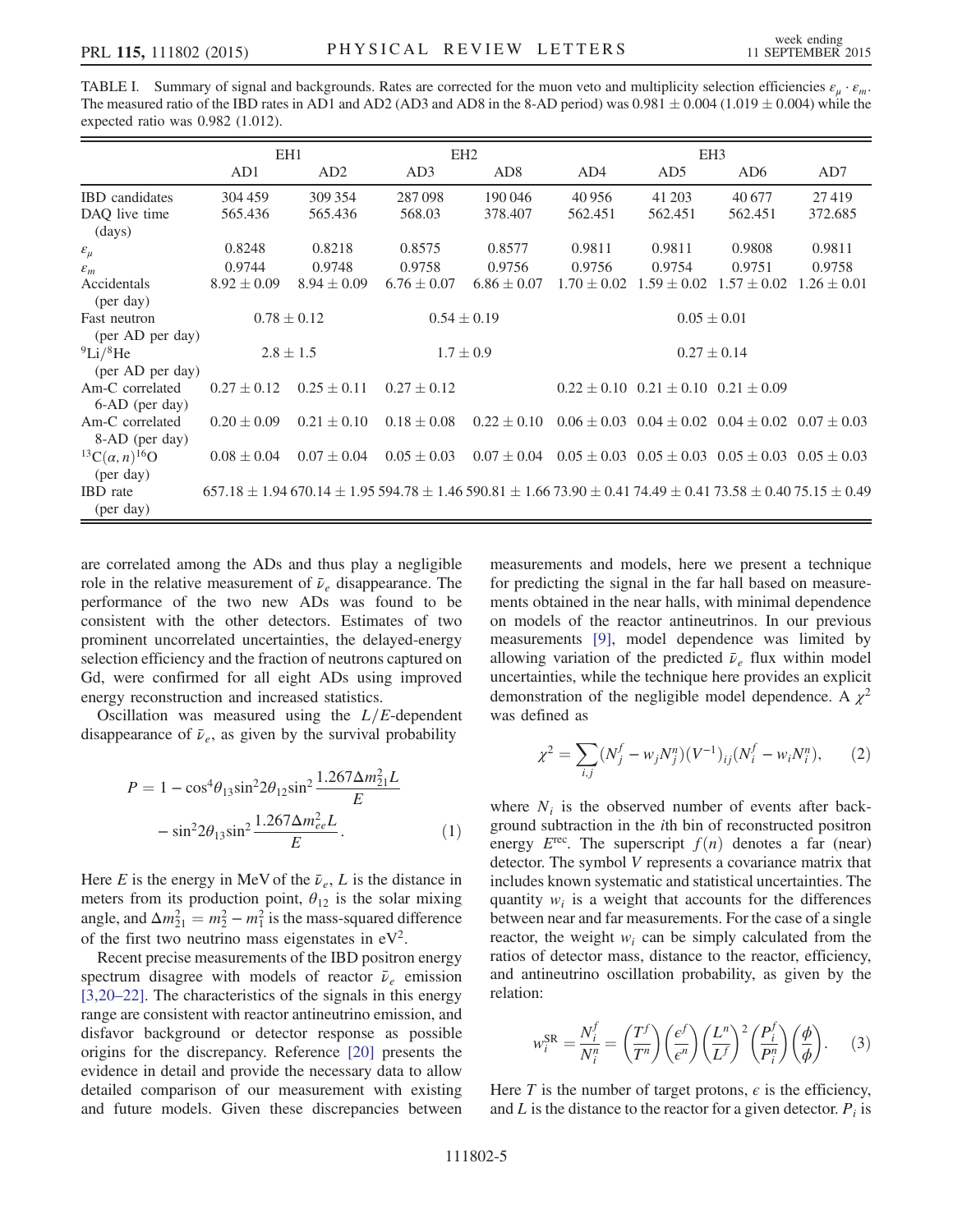the oscillation probability for the ith reconstructed energy bin and  $\phi$  the reactor antineutrino flux (which cancels from  $w_i$ ). With  $P_i$  calculated in reconstructed positron energy, the detector response introduces small  $\approx 0.2\%$  above 2 MeV) calculable deviations from Eq. [\(1\).](#page-4-1)

<span id="page-5-0"></span>For multiple reactor cores, the weight  $w_i$  was modified:

$$
w_i = \frac{N_i^f}{N_i^n} = \left(\frac{T^f}{T^n}\right) \left(\frac{e^f}{e^n}\right) \sum_j \mathcal{P}(E_j^{\text{true}} | E_i^{\text{rec}}) r_j. \tag{4}
$$

The probability distribution  $\mathcal{P}(E_j^{\text{true}} | E_i^{\text{rec}})$  accounts for the energy transfer from the  $\bar{\nu}_e$  to the  $e^+$  and imperfections in the detector energy response (loss in nonactive elements, nonlinearity, and resolution). The extrapolation factor  $r_i$ was calculated as

$$
r_{j} = \frac{\sum_{k}^{\text{cores}} P(E_{j}^{\text{true}}, L_{k}^{f}) \phi_{jk} / (L_{k}^{f})^{2}}{\sum_{k}^{\text{cores}} P(E_{j}^{\text{true}}, L_{k}^{n}) \phi_{jk} / (L_{k}^{n})^{2}},
$$
(5)

where P is given by Eq. [\(1\),](#page-4-1)  $L_k^{f(n)}$  is the distance between a far (near) detector and core k, and  $\phi_{ik}$  is the predicted antineutrino flux from core  $k$  for the *j*th true energy bin. In the single-reactor core case, the antineutrino flux  $\phi$  cancels in the expression for  $r_i$  and Eq. [\(4\)](#page-5-0) reduces to Eq. [\(3\)](#page-4-2). Although the cancellation is not exact for multiple cores, the impact of the uncertainty in reactor antineutrino flux was found to be  $\leq 0.1\%$ .

The covariance matrix element  $V_{ij}$  was the sum of a statistical term, calculated analytically, and a systematic term determined by Monte Carlo calculation using

$$
V_{ij} = \frac{1}{N} \sum_{j}^{N} (S_i^f - w_i S_i^n)(S_j^f - w_j S_j^n). \tag{6}
$$

Here,  $N$  is the number of simulated experiments generated with energy spectra S, including systematic variations of detector response,  $\bar{\nu}_e$  flux, and background. The choice of reactor antineutrino model [\[22](#page-7-8)–28] in calculating the covariance had negligible  $(< 0.2\%)$  impact on the determination of the oscillation parameters.

Without loss of sensitivity, we summed the IBD signal candidates of the ADs within the same hall, accounting for small differences of target mass, detection efficiency, background, and baseline. We considered the 6-AD and 8-AD periods separately in order to properly handle correlations in reactor antineutrino flux, detector exposure, and background. This means that  $i$  and  $j$  in the above equations ran over the 37 reconstructed energy bins for the two near versus far combinations and for the two periods considered  $(37 \times 2 \times 2 = 148)$ . More details of this method are described in Ref. [\[29\].](#page-7-9)

Using this method, we found  $\sin^2 2\theta_{13} = 0.084 \pm 0.005$ and  $|\Delta m_{ee}^2| = (2.42 \pm 0.11) \times 10^{-3} \text{ eV}^2$ , with  $\chi^2/\text{NDF} =$  $134.6/146$  (see the Supplemental Material [\[30\]](#page-7-10)). While we

use  $\sin^2 2\theta_{12} = 0.857 \pm 0.024$  and  $\Delta m_{21}^2 = (7.50 \pm 0.024)$  $(0.20) \times 10^{-5}$  eV<sup>2</sup> from Ref. [\[31\]](#page-7-11), our result was largely independent of these values. Consistent results were obtained when our previous methods [\[1,9\]](#page-6-0) were applied to this larger data set. Under the normal (inverted) hierarchy assumption,  $|\Delta m_{ee}^2|$  yields  $\Delta m_{32}^2 = (2.37 \pm$  $(0.11) \times 10^{-3} \text{ eV}^2$   $(\Delta m_{32}^2 = -(2.47 \pm 0.11) \times 10^{-3} \text{ eV}^2)$ . This result was consistent with and of comparable precision to measurements obtained from accelerator  $\nu_{\mu}$  and  $\bar{\nu}_{\mu}$ disappearance [\[10,11\].](#page-7-1) Using only the relative rates between the detectors and  $\Delta m_{32}^2$  from Ref. [\[10\]](#page-7-1) we found  $\sin^2 2\theta_{13} = 0.085 \pm 0.006$ , with  $\chi^2/\text{NDF} = 1.37/3$ .

The reconstructed positron energy spectrum observed in the far site is compared in Fig. [3](#page-5-1) with the expectation based on the near-site measurements. The 68.3%, 95.5%, and 99.7% C.L. allowed regions in the  $\left|\Delta m_{ee}^2\right| - \sin^2 2\theta_{13}$  plane are shown in Fig. [4](#page-6-5). The spectral shape from all experimental halls is compared in Fig. [5](#page-6-6) to the electron antineutrino survival probability assuming our best estimates of the oscillation parameters. The total uncertainties of both  $\sin^2 2\theta_{13}$  and  $|\Delta m_{ee}^2|$  are dominated by statistics. The most significant systematic uncertainties for  $\sin^2 2\theta_{13}$ are due to the relative detector efficiency, reactor power, relative energy scale, and  ${}^{9}$ Li/ ${}^{8}$ He background. The

<span id="page-5-1"></span>

FIG. 3 (color online). Upper: Background-subtracted reconstructed positron energy spectrum observed in the far site (black points), as well as the expectation derived from the near sites excluding (blue line) or including (red line) our best estimate of oscillation. The spectra were efficiency corrected and normalized to one day of live time. Lower: Ratio of the spectra to the nooscillation case. The error bars show the statistical uncertainty of the far site data. The shaded area includes the systematic and statistical uncertainties from the near-site measurements.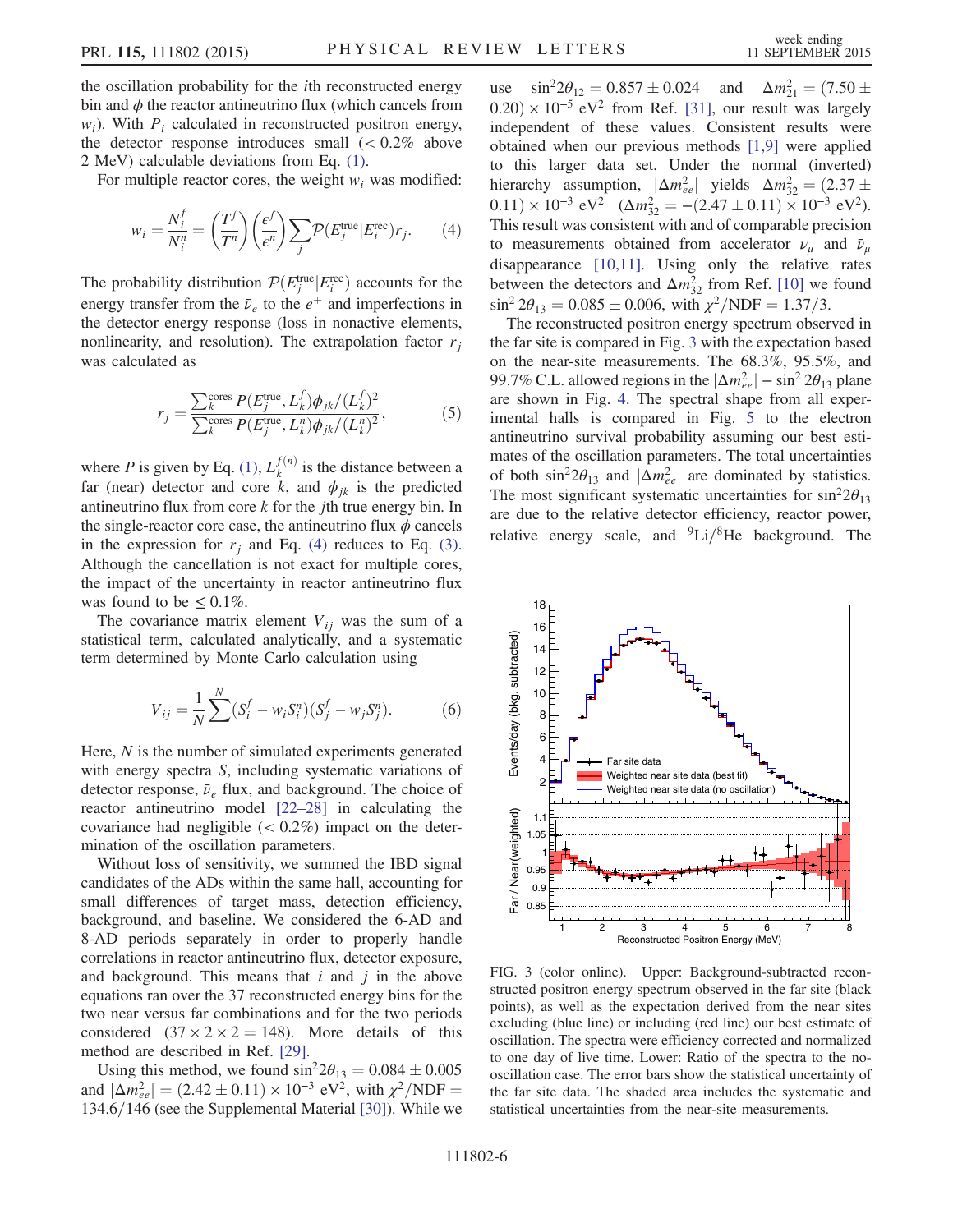<span id="page-6-5"></span>

FIG. 4 (color online). Regions in the  $|\Delta m_{\text{ee}}^2| - \sin^2 2\theta_{13}$  plane allowed at the 68.3%, 95.5%, and 99.7% confidence levels by the near-far comparison of  $\bar{\nu}_e$  rate and energy spectra. The best estimates were  $\sin^2 2\theta_{13} = 0.084 \pm 0.005$  and  $|\Delta m_{ee}^2| = (2.42 \pm 1.005)$  $(0.11) \times 10^{-3}$  eV<sup>2</sup> (black point). The adjoining panels show the dependence of  $\Delta \chi^2$  on sin<sup>2</sup> 2 $\theta_{13}$  (top) and  $|\Delta m_{ee}^2|$  (right). The  $|\Delta m_{ee}^2|$  allowed region (shaded band, 68.3% C.L.) was consistent with measurements of  $|\Delta m_{32}^2|$  using muon disappearance by the MINOS [\[10\]](#page-7-1) and T2K [\[11\]](#page-7-12) experiments, converted to  $|\Delta m_{ee}^2|$ assuming the normal (solid) and inverted (dashed) mass hierarchy.

systematic uncertainty in  $|\Delta m_{ee}^2|$  is dominated by uncertainty in the relative energy scale.

In summary, enhanced measurements of  $\sin^2 2\theta_{13}$  and  $|\Delta m_{ee}^2|$  have been obtained by studying the energydependent disappearance of the electron antineutrino interactions recorded in a  $6.9 \times 10^5$  GW<sub>th</sub> ton days exposure. Improvements in calibration, background estimation, as

<span id="page-6-6"></span>

FIG. 5 (color online). Electron antineutrino survival probability versus effective propagation distance  $L_{\text{eff}}$  divided by the average antineutrino energy  $\langle E_\nu \rangle$ . The data points represent the ratios of the observed antineutrino spectra to the expectation assuming no oscillation. The solid line represents the expectation using the best estimates of  $\sin^2 2\theta_{13}$  and  $|\Delta m_{ee}^2|$ . The error bars are statistical only.  $\langle E_\nu \rangle$  was calculated for each bin using the estimated detector response, and  $L_{\text{eff}}$  was obtained by equating the actual flux to an effective antineutrino flux using a single baseline.

well as increased statistics allow this study to provide the most precise estimates to date of the neutrino mass and mixing parameters  $|\Delta m_{ee}^2|$  and sin<sup>2</sup> 2 $\theta_{13}$ .

Daya Bay is supported in part by the Ministry of Science and Technology of China, the U.S. Department of Energy, the Chinese Academy of Sciences, the CAS Center for Excellence in Particle Physics, the National Natural Science Foundation of China, the Guangdong provincial government, the Shenzhen municipal government, the China General Nuclear Power Group, Key Laboratory of Particle and Radiation Imaging (Tsinghua University), the Ministry of Education, Key Laboratory of Particle Physics and Particle Irradiation (Shandong University), the Ministry of Education, Shanghai Laboratory for Particle Physics and Cosmology, the Research Grants Council of the Hong Kong Special Administrative Region of China, the University Development Fund of The University of Hong Kong, the MOE program for Research of Excellence at National Taiwan University, National Chiao-Tung University, and NSC fund support from Taiwan, the U.S. National Science Foundation, the Alfred P. Sloan Foundation, the Ministry of Education, Youth, and Sports of the Czech Republic, the Joint Institute of Nuclear Research in Dubna, Russia, the NSFC-RFBR joint research program, the National Commission of Scientific and Technological Research of Chile, and the Tsinghua University Initiative Scientific Research Program. We acknowledge Yellow River Engineering Consulting Co., Ltd., and China Railway 15th Bureau Group Co., Ltd., for building the underground laboratory. We are grateful for the ongoing cooperation from the China General Nuclear Power Group and China Light and Power Company.

- <span id="page-6-0"></span>[1] F.P. An et al. (Daya Bay Collaboration), [Phys. Rev. Lett.](http://dx.doi.org/10.1103/PhysRevLett.108.171803) 108[, 171803 \(2012\).](http://dx.doi.org/10.1103/PhysRevLett.108.171803)
- [2] J. Ahn et al. (RENO Collaboration), [Phys. Rev. Lett.](http://dx.doi.org/10.1103/PhysRevLett.108.191802) 108, [191802 \(2012\).](http://dx.doi.org/10.1103/PhysRevLett.108.191802)
- <span id="page-6-4"></span>[3] Y. Abe et al. (Double Chooz Collaboration), [J. High Energy](http://dx.doi.org/10.1007/JHEP10(2014)086) [Phys. 10 \(2014\) 86.](http://dx.doi.org/10.1007/JHEP10(2014)086)
- <span id="page-6-1"></span>[4] K. Abe et al. (T2K Collaboration), [Phys. Rev. Lett.](http://dx.doi.org/10.1103/PhysRevLett.112.061802) 112, [061802 \(2014\).](http://dx.doi.org/10.1103/PhysRevLett.112.061802)
- [5] P. Adamson et al. (MINOS Collaboration), [Phys. Rev. Lett.](http://dx.doi.org/10.1103/PhysRevLett.110.171801) 110[, 171801 \(2013\).](http://dx.doi.org/10.1103/PhysRevLett.110.171801)
- <span id="page-6-3"></span>[6] F. P. An et al. (Daya Bay Collaboration), [Chin. Phys. C](http://dx.doi.org/10.1088/1674-1137/37/1/011001) 37, [011001 \(2013\).](http://dx.doi.org/10.1088/1674-1137/37/1/011001)
- [7] F. P. An et al. (Daya Bay Collaboration), [Phys. Rev. D](http://dx.doi.org/10.1103/PhysRevD.90.071101) 90, [071101 \(2014\).](http://dx.doi.org/10.1103/PhysRevD.90.071101)
- <span id="page-6-2"></span>[8]  $\Delta m_{ee}^2$  is an effective mass splitting that can be obtained by replacing  $\cos^2 \theta_{12} \sin^2 \Delta_{31} + \sin^2 \theta_{12} \sin^2 \Delta_{32}$  with  $\sin^2 \Delta_{ee}$ , where  $\Delta_{ji} \equiv 1.267 \Delta m_{ji}^2 \text{(eV}^2) [L \text{(m)}/E \text{(MeV)}]$ , and  $\Delta m_{ji}^2$ is the difference between the mass-squares of the mass eigenstates  $\nu_j$  and  $\nu_i$ . To estimate the values of  $\Delta m_{31}^2$  and  $\Delta m_{32}^2$  from the measured value of  $\Delta m_{ee}^2$ , See Supplemental Material at [http://link.aps.org/supplemental/10.1103/](http://link.aps.org/supplemental/10.1103/PhysRevLett.115.111802) [PhysRevLett.115.111802.](http://link.aps.org/supplemental/10.1103/PhysRevLett.115.111802)